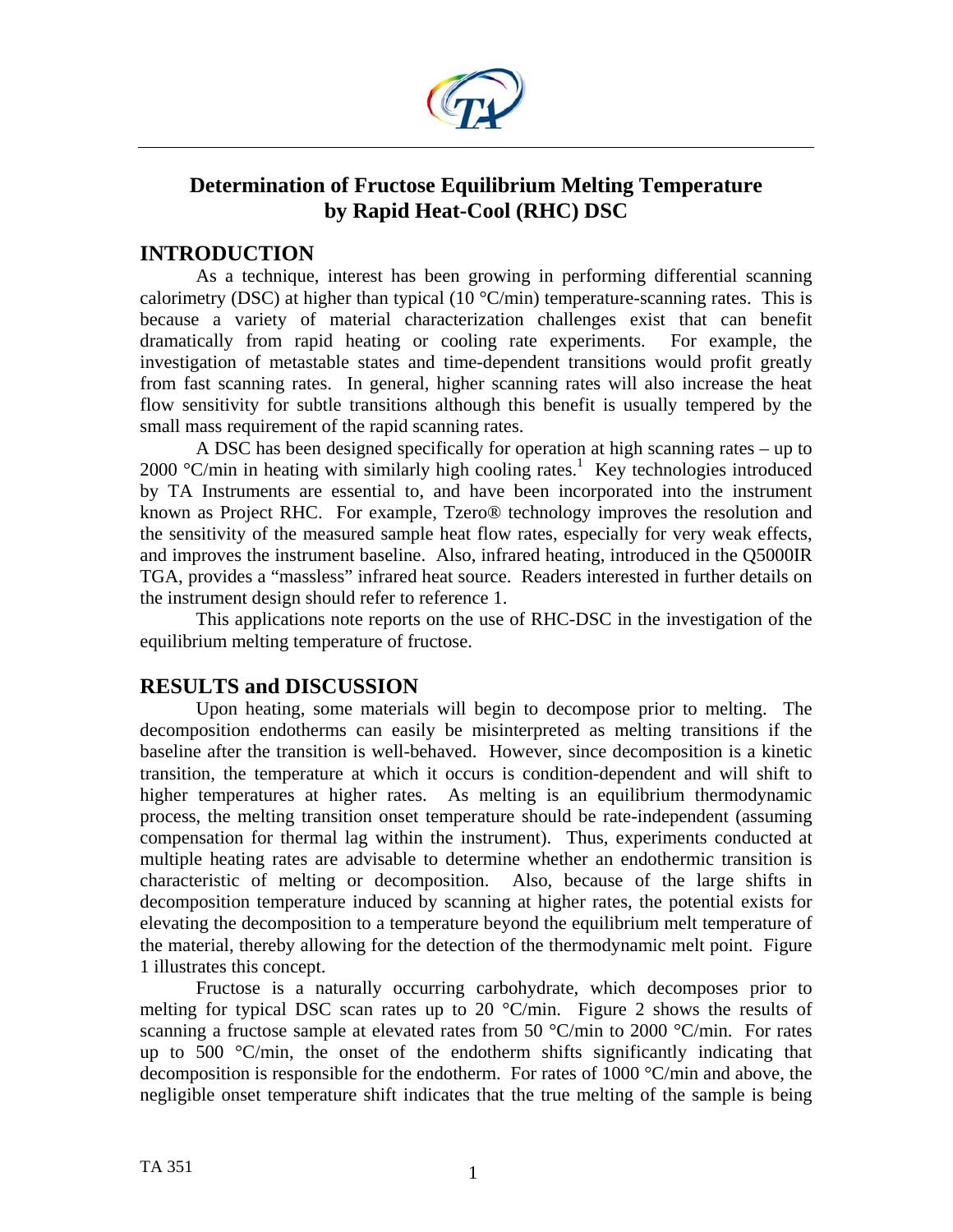

observed. From this data it is concluded that the equilibrium melting temperature of fructose is  $\sim$ 136 °C.

Figure 1 – Graph showing transition temperature dependence on heating rate for equilibrium processes versus kinetic processes.



Figure 2 – DSC plots of fructose at various scan rates.